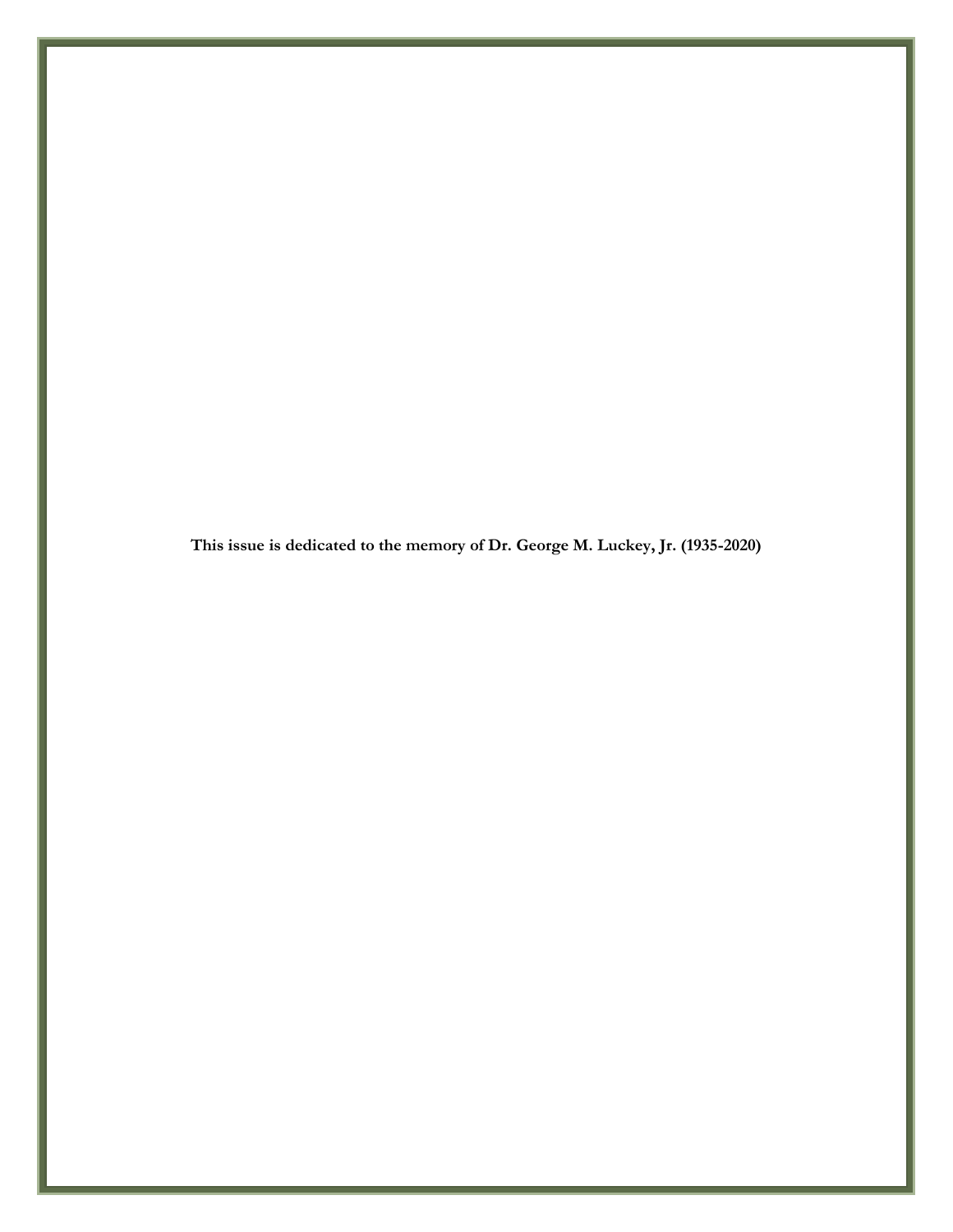George M. Luckey, Jr. Honors Program **9/25/2020** Volume 3, Issue 1

# THE UNORTHODOX

### LETTER FROM THE EDITOR

I think everyone gets a bit nostalgic around this time of year. There is some enchanting element in the way autumn drapes her hearty filter over the landscape, especially here on campus (although the flowers outside of Fields may not totally agree). Coffee becomes a bit warmer, the leaves a bit crisper, and pumpkins are finding themselves in high demand once again. You'll be reaching for your sweater soon enough. Even in the midst of a pandemic, you have to admit that it just feels *nice*.

Or, well, I suppose you don't *have* to admit anything. If the semester isn't going how you planned, then you are likely not alone. Although I do have to say, it's probably lasting longer than anyone expected – I myself didn't hold out hopes for more than two weeks of any in-person classes. Yet here we all are, suffering together. There is a poetic beauty in that, if you want there to be.

Students find themselves in familiar arcs. Our seniors are either scrambling about with their applications and interviews or waiting to hear back from the same, or perhaps they are settling in just fine right now, pondering on what might be next for them. Our

freshmen, on the other end, are just now getting familiar with life on campus and chiseling out some prospective identity or academic pursuit, and the rest of are somewhere in the middle. We see it every year, just with new faces, which should be comforting to us all: at least you know that almost no matter the situation you find yourself faced with, someone else has likely encountered a similar one and can probably lend you a bit of conventional wisdom on the matter. Cheers.

And, if you're just *bored* like me, now is the perfect time to sink into it. Embrace boredom. See where it takes your mind to; whether you choose to be industrious or contemplative or creative or enterprising, you'll end up somewhere. Oddly enough, college is probably the right place for it.

Don't page through too quickly while you're reading – we've got some special features in this one. Stay sharp and please do enjoy this edition of the newsletter; we put it together with you in mind.

The Editor



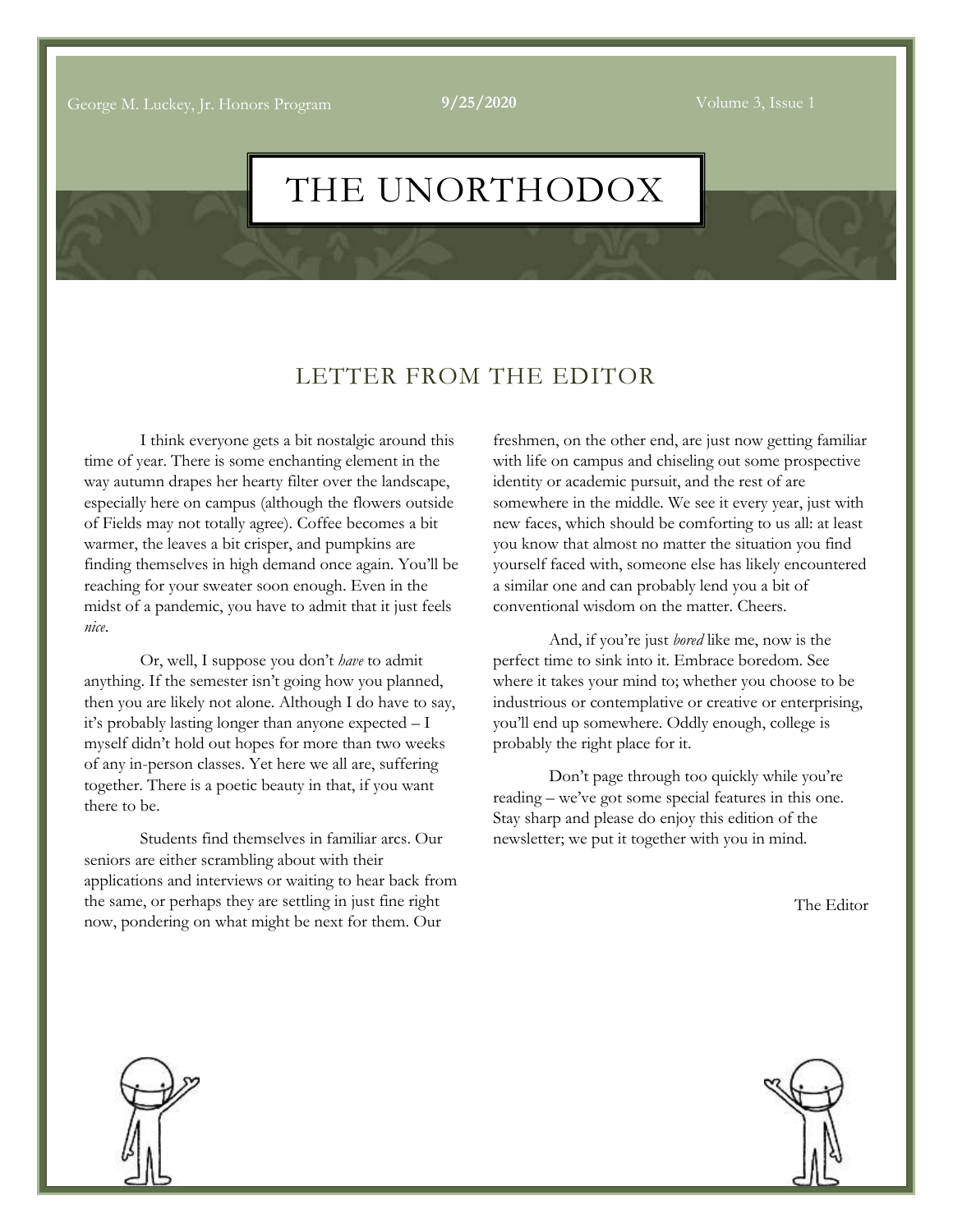ANOUNCEMENTS AND EVENTS

#### **Mentor Program Launch for Class of 2024**

The AHSA Programing Committee kicked off the first week of the semester with Mentor-Mentee Welcome Week: Zoom Edition. Programming Chairwoman Bethany Allen waded into uncharted waters as she came up with ways for freshmen and upper classmen to meet and develop lasting friendships via Zoom. Both Bethany and AHSA President Gabe O'Hara rose to the many challenges that came with the Honors Program's first time conducting large meetings via Zoom. While there were some hiccups along the way, freshman and mentors were able to conduct a virtual meet and greet and two rounds of "speed dating" via Zoom breakout rooms. Although the Mentor-Mentee events looked different than years past, the Zoom meetings led to great Mentor-Mentee pairings. They also set an example for how the Honors Program can adapt to the current situation and still remain a connected community.



"Reading is the key that opens doors to many good things in life. Reading shaped my dreams, and more reading helped me make my dreams come true." -Ruth Bader Ginsburg

## BIRTHDAYS

September

Austin Lytle / 9-17 Sarah Boden / 9-17

Kaitlyn Buttrey / 9-19

Kelsey Ball / 9-20

October

Cali Clark / 10-2 Gabe Foit / 10-10

Madison Whitenack 10-11

Olyvia Neal / 10-13

Logan Pennington / 10-27 Brett Blair / 10-28 Austin Spradlin / 10-31 Abrial Read / 10-31

*Make sure to wish your peers a happy birthday this month!*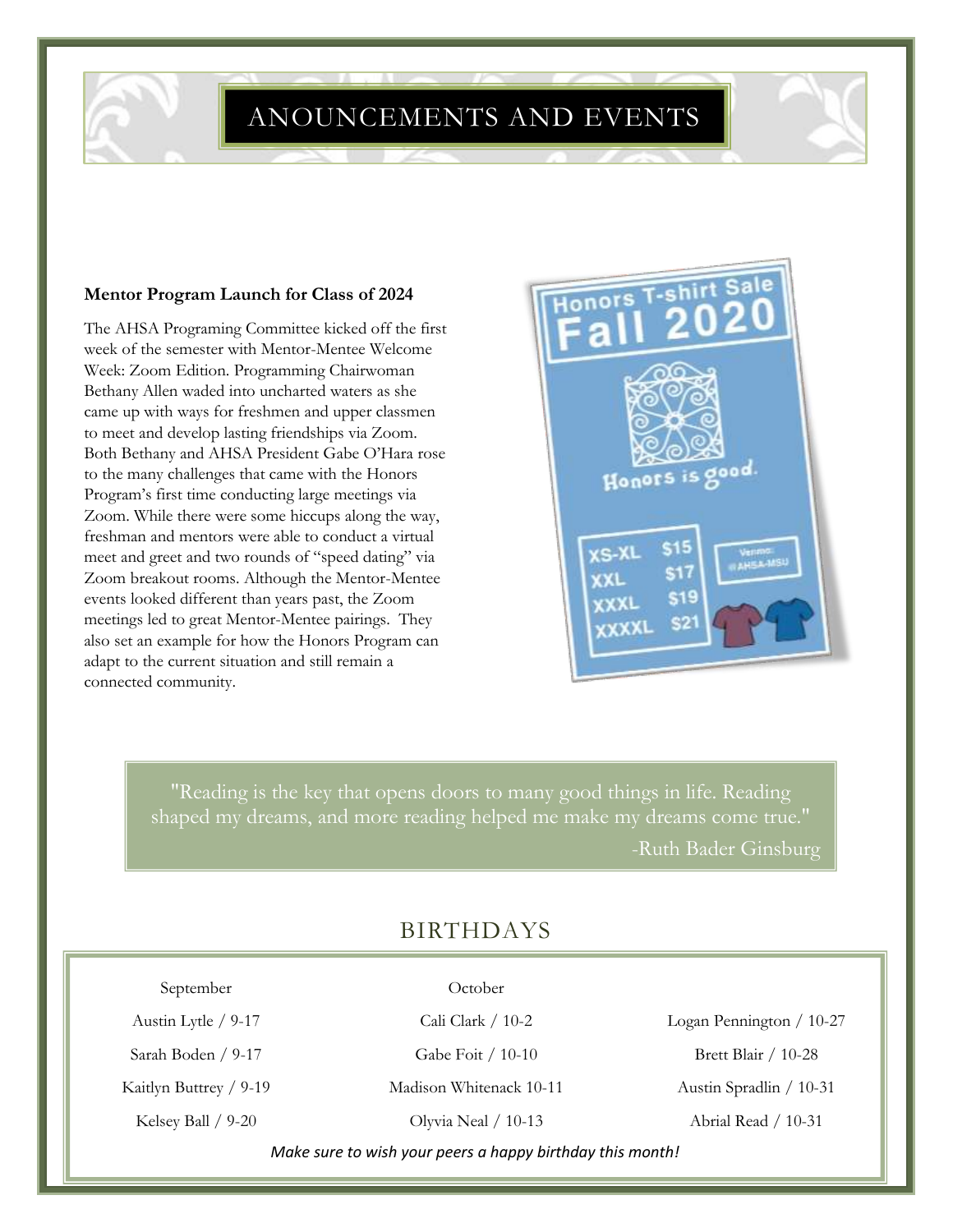# QUARANTINE: THE MUSICAL

We asked students of the Honors Program to put a tune to their respective summers-in-quarantine: "What song would you use to describe your summer quarantine experience and why?"

Want to experience Quarantine: The Musical? Check out what songs resonated with your peers this summer on our **Spotify playlist**—you might even expand your listening horizons along the way!





Erika Howard, Junior Pre-Veterinary Science and Biology Major

Song: "She Works Hard for the Money" by Donna Summer

"The day we got sent home for the semester, I started working every day at the vet clinic. I would take breaks to attend my online classes and did my schoolwork when I got home. I chose this song because I worked Monday-Saturday while having online classes, so I stayed busy. But I racked up on the experience hours, and 'worked hard for the money.'"



Olyvia Neal, Sophomore English and Convergent Media Major

Song: "Stay Alive" by the Original Broadway Cast of Hamilton

"I honestly just tried to survive and 'stay alive' mentally, socially, and physically... with the help of Hamilton."



Jacob Tackett, Junior English and Philosophy Major

Song: "Spaces We Breathe" by Woo

"Because, like this song, it was full of quotidian, psychedelic, spiritual, ordinaryevery-day-ready-at-hand-being-in-the-world adventures. Its mood and tone evoke melancholy, but like that good melancholy. It's not sad more like just existing. It reminds me, kinda like quarantine did, that our only duty is to exist."



Cody Evans, Senior Biomedical Science Major

Song: "High Steppin'" by The Avett Brothers

"During the daunting long hours of studying for the MCAT I found myself in sheer isolation. When the times got tough, this song inspired me to get tougher. I utilized the upbeat sound of this song to brighten my mood and help me see that the grass was greener on the other side. I'd hate to know the hours this song blared from my speakers, but it continuously helped me establish hope during this very irregular summer."



Belinda Candra, Sophomore Biology Major Song: "One Summer's Day" Joe Hisaishi

"This is a soundtrack for a movie that I've watched several times since I was a kid. It is a very nostalgic song, and my summer in quarantine has been one where, despite being away from my hometown, I reconnect with some things from my childhood."



Reese Helton, Junior Biomedical Sciences Major

Song: "Passenger Side" by Smallpools "I listened to it every single day over the summer. It's a bop and got me through every single day."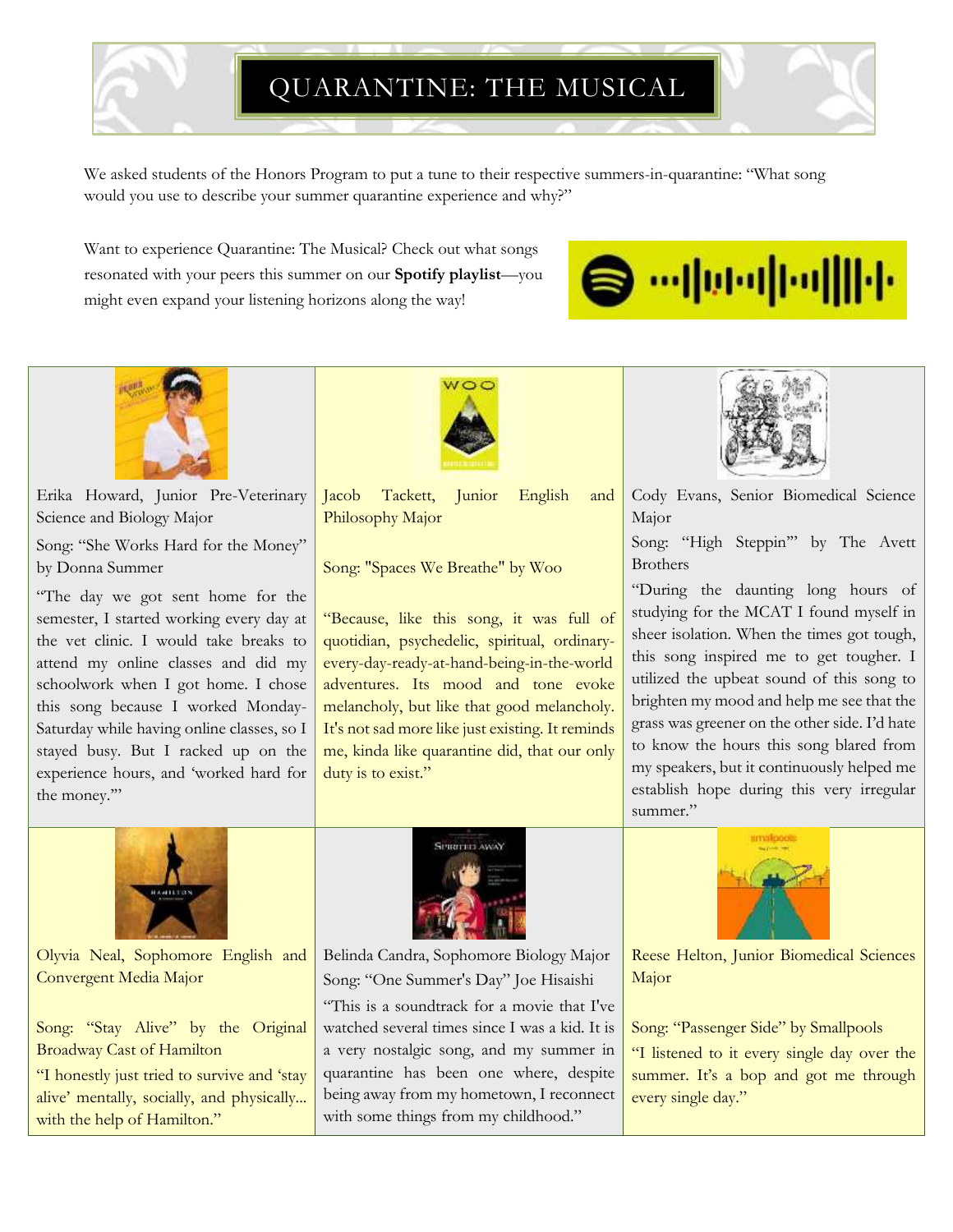

layley King, Sophomore Spanish and raditional Music Major

Song: "I'm Gonna Be the Wind" by aurie Lewis

The song is about self-empowerment and overcoming obstacles to take control f your life. This summer I have learned lot about myself and my life goals, and have had the opportunity to grow as a erson. I heard this song a few weeks efore coming back to Morehead and as listened, I realized that it basically ammed up everything I had discovered and come to value and appreciate. It's so just a great pick-me-up song, and it as since become one of my favorites!"



Logan Pennington

ong: "In My Room" by Frank Ocean listen to health experts and scientists."



Jalyn Findley, Sophomore Social Work Iajor

ong: "Stressed Out" by Twenty One ilots

his was my song mainly due to the fact hat I missed the "good old days" when I puld hang out with friends in public. maskup



Abby Staab, Senior Political Science Major

Song: "Sunflower" by Rex Orange County

"Alexander O'Conner, the singer and songwriter of the song 'Sunflower', candidly expresses a changing point in his life through an enchanting and uplifting melody. I listened to this song very frequently over the course of my summer in quarantine. While this particular summer has had its ups and downs, I was able to spend a lot of quality time with my friends and made it a memorable experience overall. This song perfectly expresses how beautiful life can be, without sugar-coating the trials and tribulations that may come with it. 'Sunflower' comes highly recommended, and I plan on allowing it to bless my ears well into a time where COVID is nothing but a distant memory."



Braydon Dungan, Junior Englis Education Major

Song: "Summertime Sadness" by Lana D Ray

"It was honestly just a summer full of sadness. I was supposed to do my oversea experience in Europe and go to 7 different countries but was unable to because of the virus. I also had to stay inside the first month or two of quarantine, and I never thought I'd say it, but I was getting sick of Netflix and baths at 5 in the morning. watched a lot of Rupaul's Drag Rac though, so at least there were som positives...Overall, 6/10 and would no repeat this summertime sadness."



Rachel Turner, Junior Psychology Major

Song: "Can't Get Happy" by Only Real "Been super bummed."



Calista Dean, Junior Chemistry Major

Song: "Ain't It Strange?" Dr. Dog

"This was the first time that summer didn't feel like—well, summer. I went 3 months without stepping foot in a store, got some ducks and chickens, and spent an unhealthy amount of time Face Timing. This song perfectly encapsulates my summer because, ain't it strange?"



Annie Monfalcone

Song: "Rasputin" by Boney M

"Because it's fun, but unexpected, and a little tragic."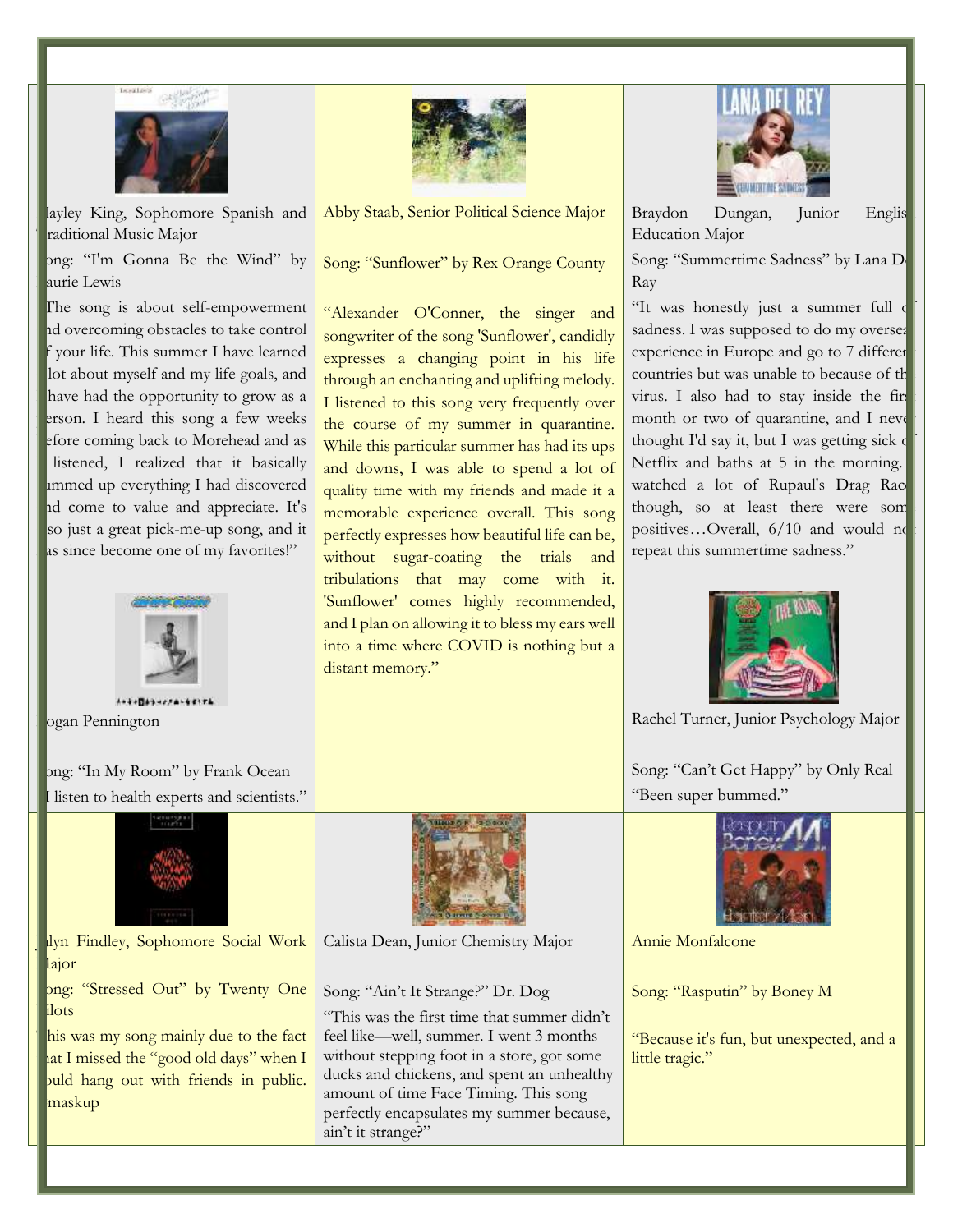## STUDENT OF THE MONTH

### Matt Tackett

Matt is a sophomore Biomedical Science major from Stanville, Ky. Amongst the many questions queried within our interview, I asked Matt simply, "How are you?" A question I think becomes more significant each day we further into this unprecedented semester. Yet, Matt's response was truly refreshing…

"I'm doing great! I have sacrificed my social life, but I'm doing very well in my classes. It's also been really fun meeting all the new freshmen; I love them to death and they're my new children. Yeah, I'm just doing really good, having a great time, and its good to be back."

#### *So what inspired him to pursue Biomedical Science?*

He found his passion to become a doctor from his community in Eastern Kentucky. "I've always been one to want to help my community... I'm from a very low-income area and we don't have the best health care, so I want to become a doctor and come back and help my community."

#### *What are his plans for the future?*

Matt will most likely apply to medical school. Although he doesn't necessarily know what to specialize in, he's currently considering radiology.

#### *What is his favorite thing about MSU?*

For Matt, the size is just right! "I truly like the size because its small enough where you know a lot of people, but its also big enough where you have a lot more opportunities than a smaller college."

#### *What is his favorite thing about the Honors Program?*

Matt felt his favorite thing would have to be "the sense of community we have." The sense of family, how Honors students all get along and work together in their classes, and "how we all come together to make the program better and make each other better is just a great experience."

#### *What extracurriculars is Matt involved in?*

Matt is involved in many organizations on campus. He is a member of Sigma Phi Epsilon, Phi Sigma Pi, and the Biology Club. Matt was also elected as the Sophomore Representative for the campus Student Government Association. Most recently, he has joined a new organization on campus called Students for Change. "Basically, we are wanting to come and fix the not-so-progressive policies the university has and make it a better environment for everyone, including people of color, the LGBTQ community, and just making sure everyone is safe on campus."

#### *What are his favorite hobbies and interests?*

Matt truly enjoys "crafty stuff." This includes sewing, embroidery, crocheting, knitting, and anything DIY related. However, currently his favorite thing to do is to cook, especially on campus. Talk of cooking also prompted the pertinent question, *what is your favorite snack?* With careful consideration, Matt responded assuredly with "Hot Cheetos."

Olyvia Neal

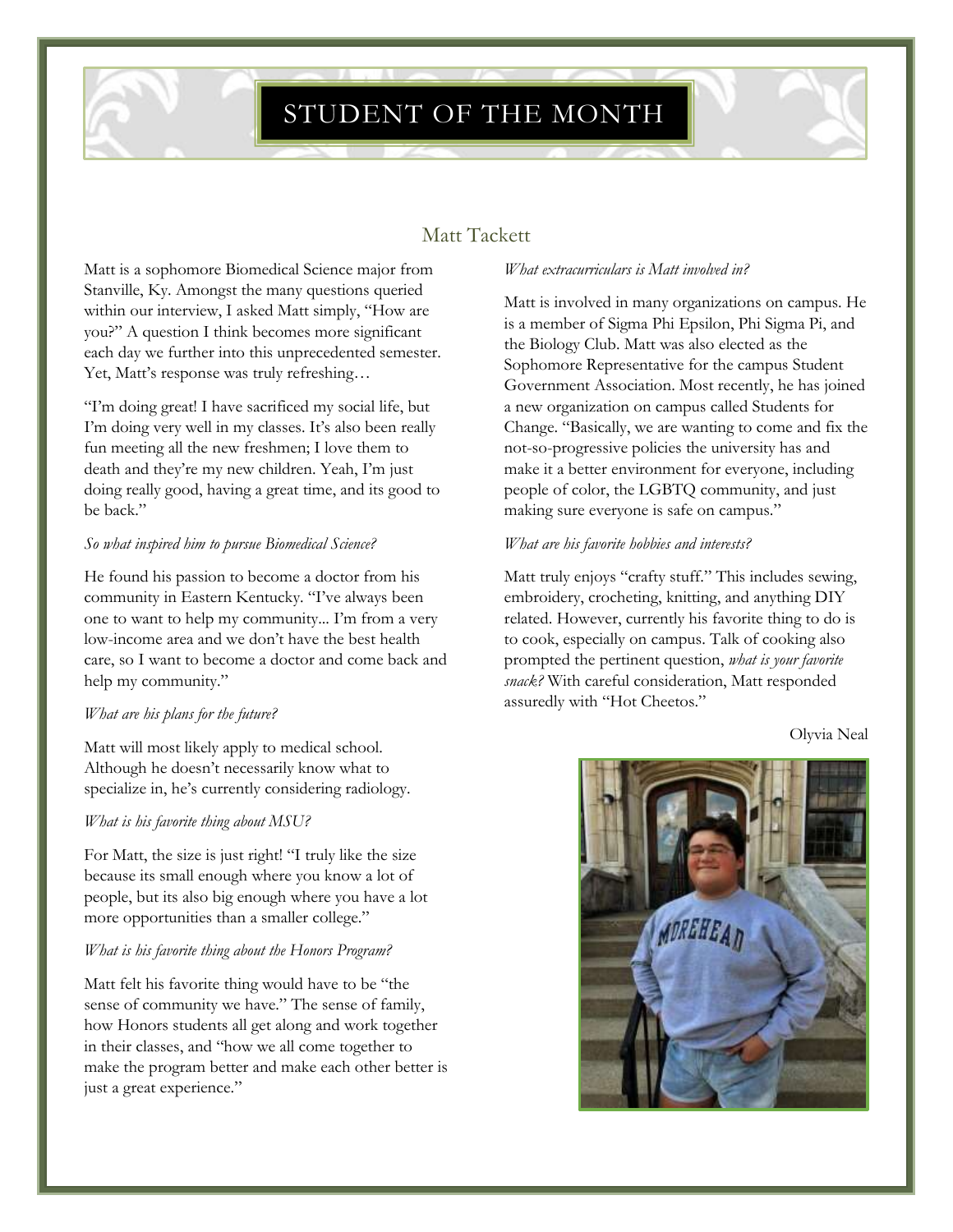## A THOUSAND WORDS



*Mercury by Abby Claire Hall from her Solar System collection* 



*Mars by Abby Claire Hall from her Solar System Collection*

An Invitation to the Artistic

If you're reading this and you've got a photo, a painting, a collage, or anything of the sort that you're proud of, then please do submit it. We'd *love* to dedicate this section to the appreciation of your work.

The Editor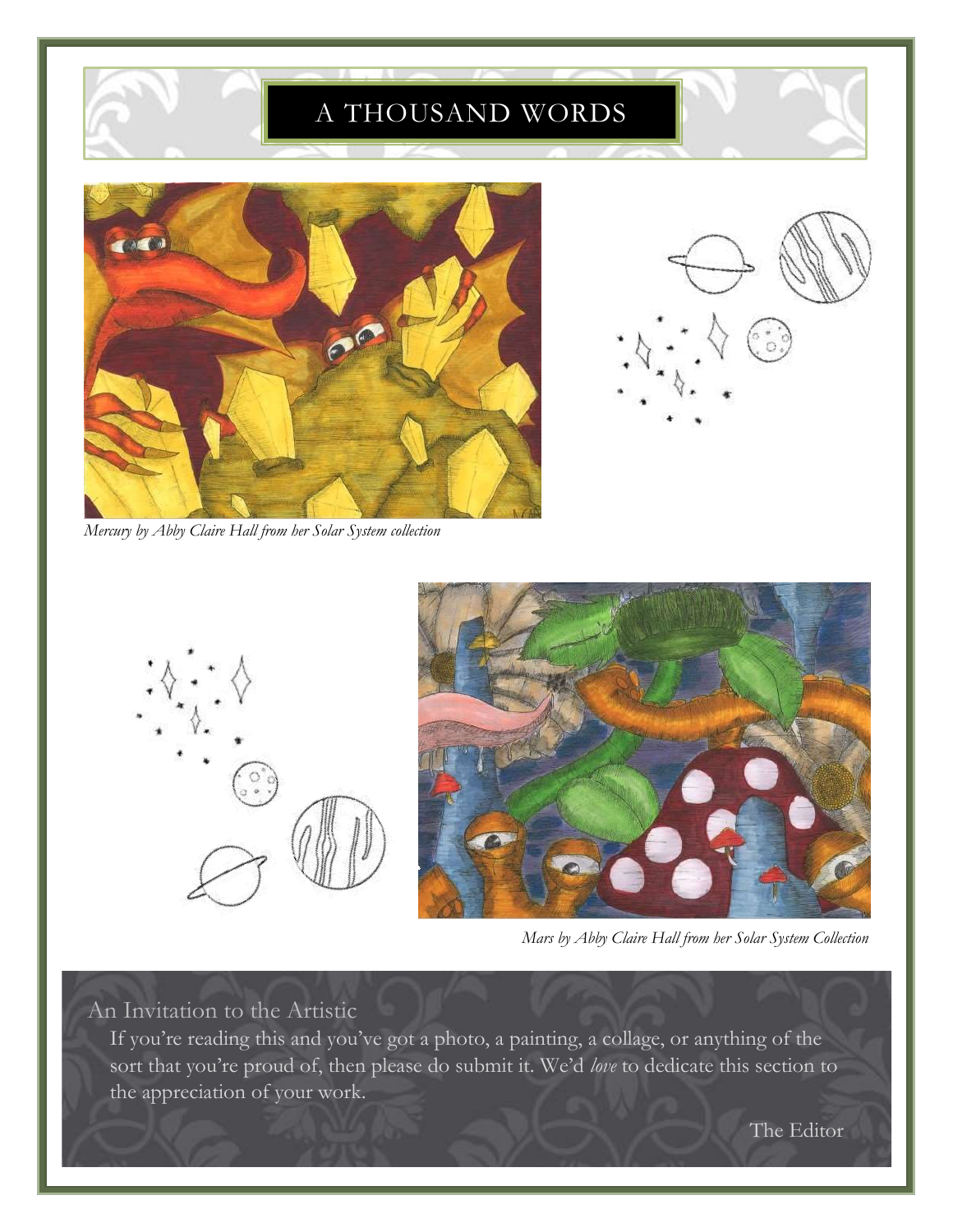AHSA EXECUTIVE SPOTLIGHT

### Bethany Allen



Bethany is a senior Agrobusiness major and current Chairwoman of the Programming Committee within the Academic Honors Students Association. After receiving her undergraduate degree, she plans to take a gap year to work and save money for graduate school. Once her gap year is over, she plans to go to graduate school, but she is still unsure whether she would like to go to law school or to graduate school in her major, agriculture economics. At the beginning of the year, she started her own business doing wedding flowers and wreaths. She started it in January, and it has taken off ever since, to her pleasant surprise.

Her favorite thing about Honors is the community. She loves how everyone is so welcoming and open to new people and new ideas. Even though she is not on campus all the time, she still feels welcomed whenever she is.

The pandemic has been a challenge for the programming committee, which is usually responsible for hosting in-person events. When she was running for the position, she thought that the pandemic would be over before the semester starts. Although a bit disheartened by the current situation, Bethany maintains a positive outlook. She believes that the challenges can help us all grow and find creative ways to continue. It could also be an opportunity to explore new ideas with virtual events.

As the Chairwoman of Programming, she is hoping that the pandemic would be better contained next semester, so there could be less restrictions as far as events are concerned. She would like to have at least one in person event before she graduates. However, if in-person events are still subject to strict restrictions next semester, she hopes that we can continue to learn more about, and adapt more to, virtual events to keep people included as a part of the Honors family.

Belinda Candra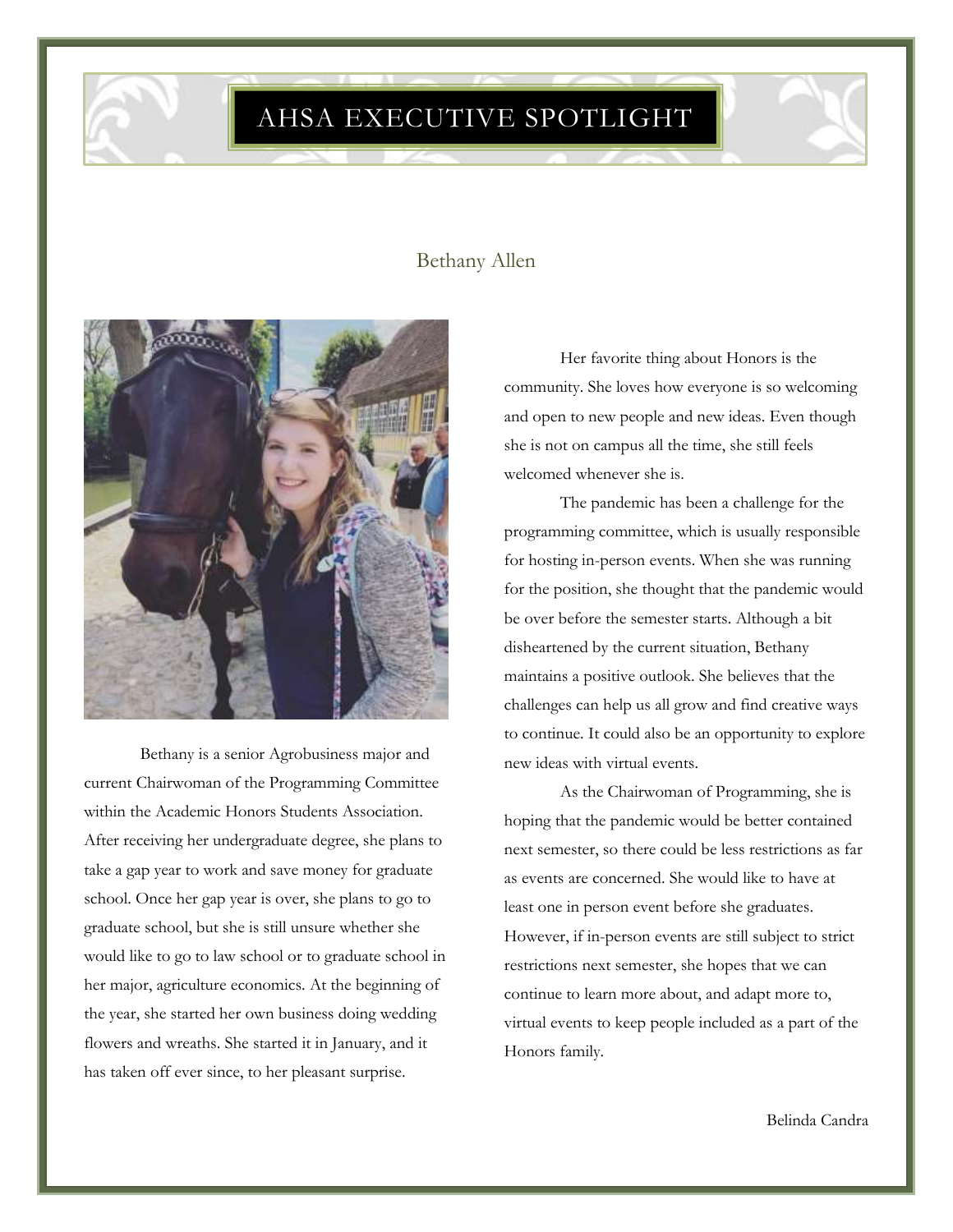#### That Summer of Quarantine

I race upstairs, careful not to make a sound, as I approach my master's study. Dust shimmers as the light exposes its musty atmosphere. The master used to frequent this room often. The sound of his pencil against crumpled papers illustrated with abstracts from the night before would lull me into my second nap each morning. I meet the others at the bay window. The sun soaks into its rested wood and fades forgotten coffee rings. They greet me with a nod; we begin. I look to Skittles as he stretches from head to tail, "What's the status today?"

"No change. The master continues to lumber around our territory, his fur unkept, shabby, and unbathed… it is unsightly."

I shuddered, subconsciously licking my gray paw and rubbing it against my temple at the notion of little hygiene, "It's been months. This is unacceptable. Has the… scent… improved?"

Monet scrunched her pink nose, "Unfortunately not."

"Then it is time."

Our tails flicked in agreement and we bounded down the stairs.

I perched my front paws against the metal screen door and searched through the backyard, careful not to wake my master as he snores on the sofa, covered in what I hoped were only last night's Cheetos. But then I saw it.



The galvanized tub. He hoped it would become an herb garden one evening after creating a Pinterest account. Now abandoned, it sits and holds the rainwater from our months of dreary weather; a factor I might also relate to the master's excessive bond with Cheetos and estrangement with the outdoors.

"Gandalf, are you ready?" Monet asked as she and Skittles assumed position at the head of the sofa.

With one last glance to the tub, I nodded. It was time. Monet's hairs stood up as she began her role. With a hiss and a scream, she and Skittles began to cause havoc across the living quarters. Papers flew into the air, pizza boxes scooted across the floor, and our master finally awoke.

"Monet! Skittles!" he commanded in vain as they aggressively pushed past the weak screen door.

In zigzags they pretended to fight and flee from one another, slowly leading their beloved but now blundering master towards the tub. I followed slowly, calculating. Skittles and Monet began circling the tub. It was time. I placed myself right below his approaching foot, my fluffy tail elongated just before the metal surface. Like any good master, he stopped mid-step in fear of hurting his feline. His fatal flaw, as he fell into the water.

It was done. Three tails flicked in agreement at the success. Phase one was complete. Thus, began their mission throughout that summer of quarantine.

Olyvia Neal

## An Invitation to the Literate

While the primary purpose of this newsletter is to inform our readers of the many goings on in the program and on campus, that does not have to be its *only* purpose. So, this page is for those of you who are inclined to the legible arts. Fiction or non, preferably in English. If you've read or ever plan to read anything at all, here's something for you.

The Editor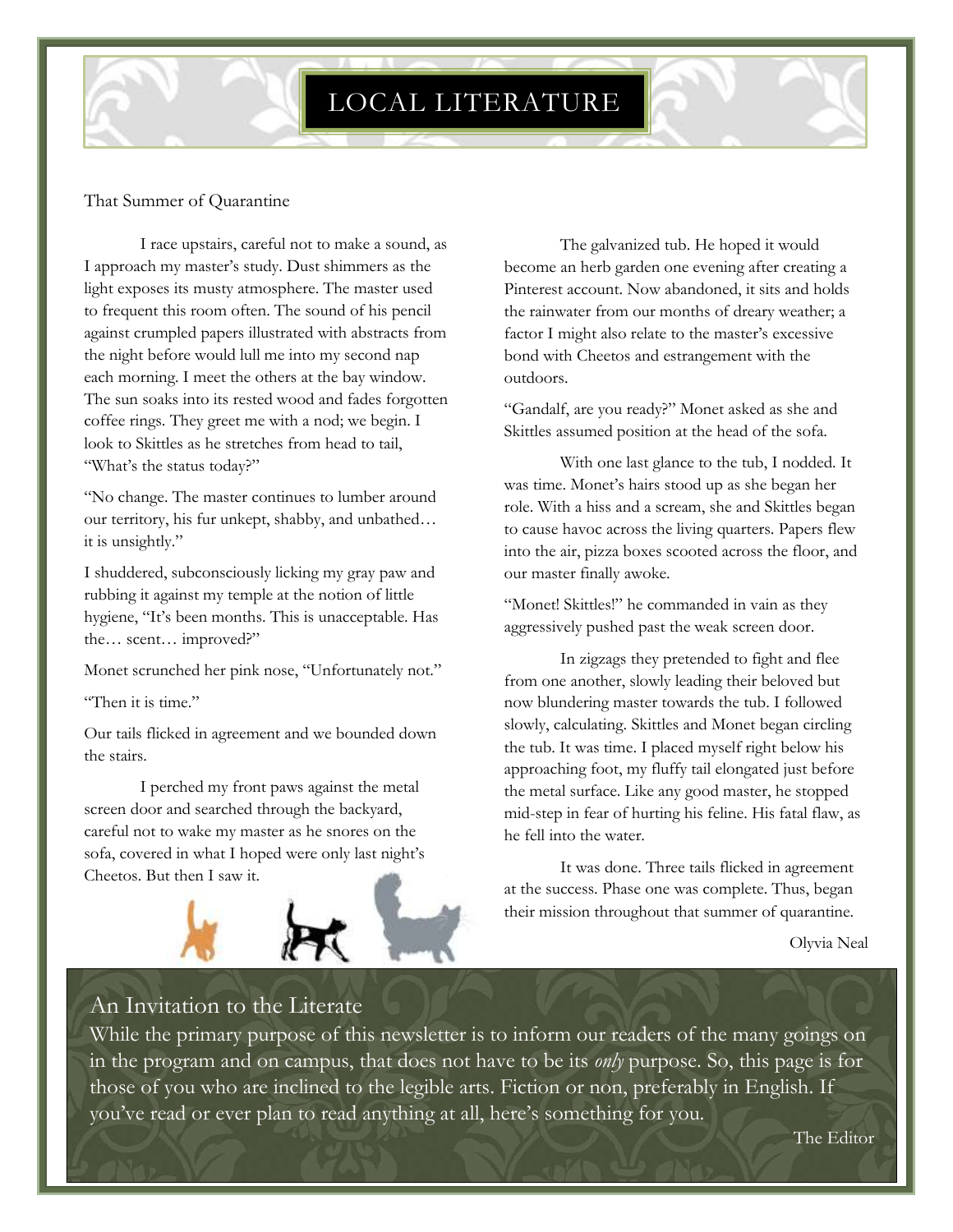## FRESHMAN FEATURE

This semester of social distance and rather virtual socializing has left little opportunity to mingle and meet our new fellow freshman, but fret not. Each month we plan to feature a few members of our class of '24! We know each of these budding individuals have their own interesting story, personality, and contribution towards our growing program and cannot wait to learn more about them. Perhaps this will even offer you a fitting ice breaker for when we get the opportunity to properly intersperse and introduce ourselves. After all, what item would *you* take with you on a deserted island? Let's find out what Hannah, Yusup, and Julia said…



**Name:** Hannah Phirman

**Major:** Mathematics

**Hometown:** Foster, Ky

**If you could only take one thing with you on a desert island what would it be and why?**

"I'd probably take a hammock. Sleeping under the stars is one of my absolute favorite things to do. Also, it could double as a bag to carry practical things like wood, food, etc when I find them."



**Name:** Yusup Seyido

**Major:** Biomedical Sciences

**Hometown:** Mary, Turkmenistan

#### **If you could only take one thing with you on a desert island what would it be and why?**

"A Hammer. My choice fell on a hammer because of its physical utility. It will enable me to break or chop some hard material that could be of great importance (e.g. trees that could be "modified" to make a makeshift tent). Likewise, it could serve as a first-hand weapon to protect against uninvited guests."



**Major:** Biology

**Hometown:** Nicholasville, Ky

#### **If you could only take one thing with you on a desert island what would it be and why?**

"It would be an herbs and spice rack because I'm going to get tired of eating plain fish or bird or monkey (if I can catch that stuff in the first place). Even if I'm reduced to eating some bugs and leaves, my experience would be more enjoyable if I had some lemon pepper or ginger."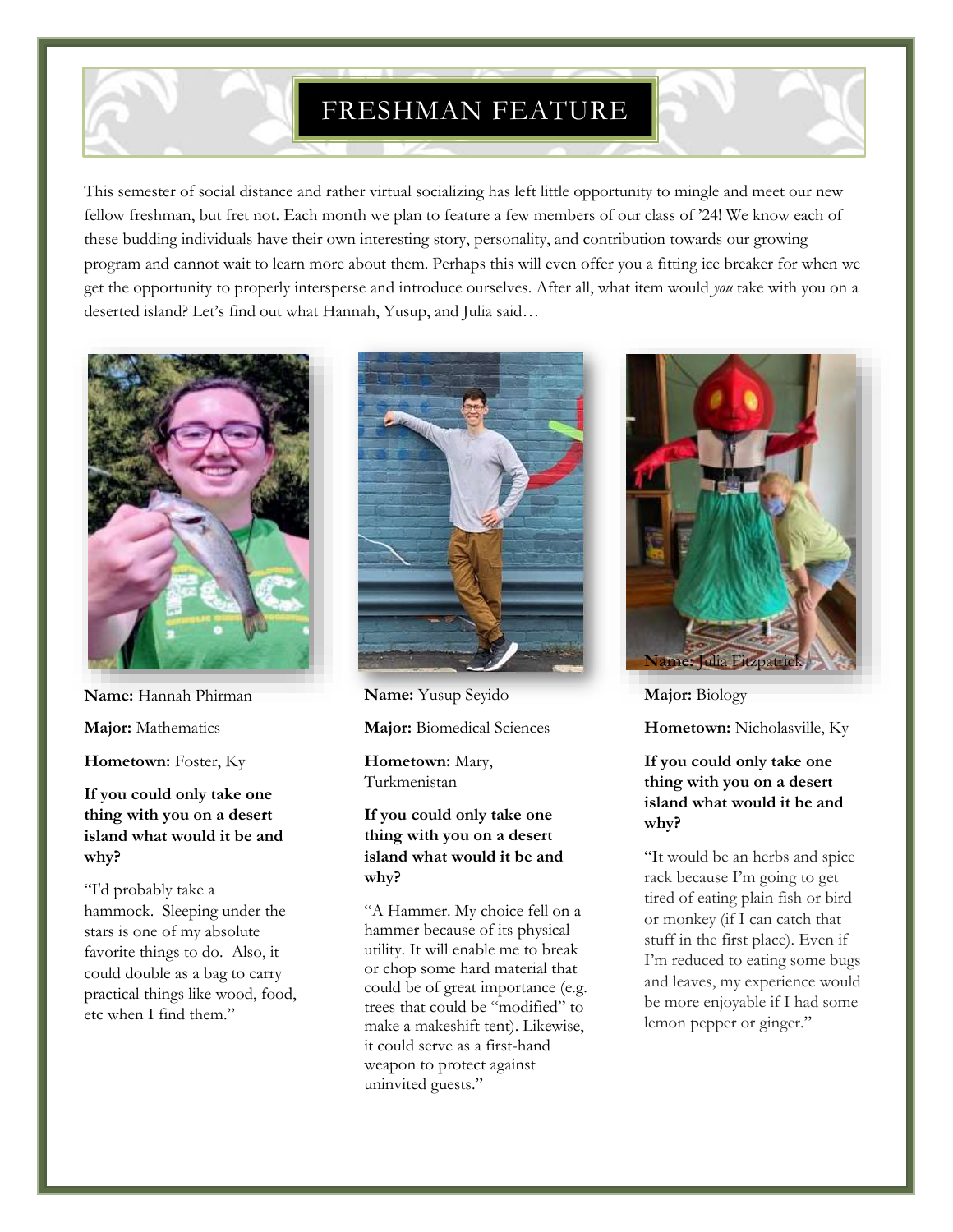

*And that's that.*

Thanks,

The Team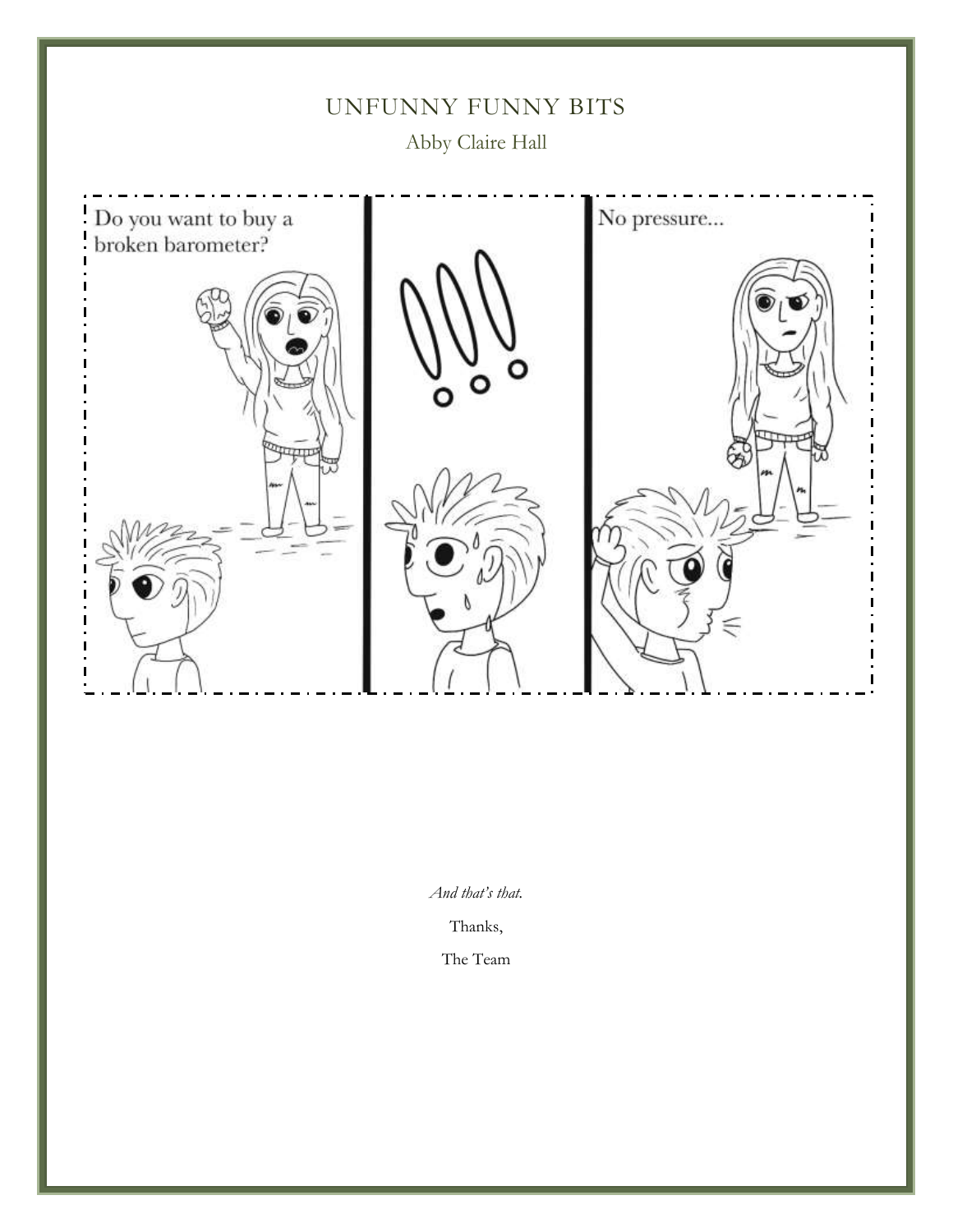